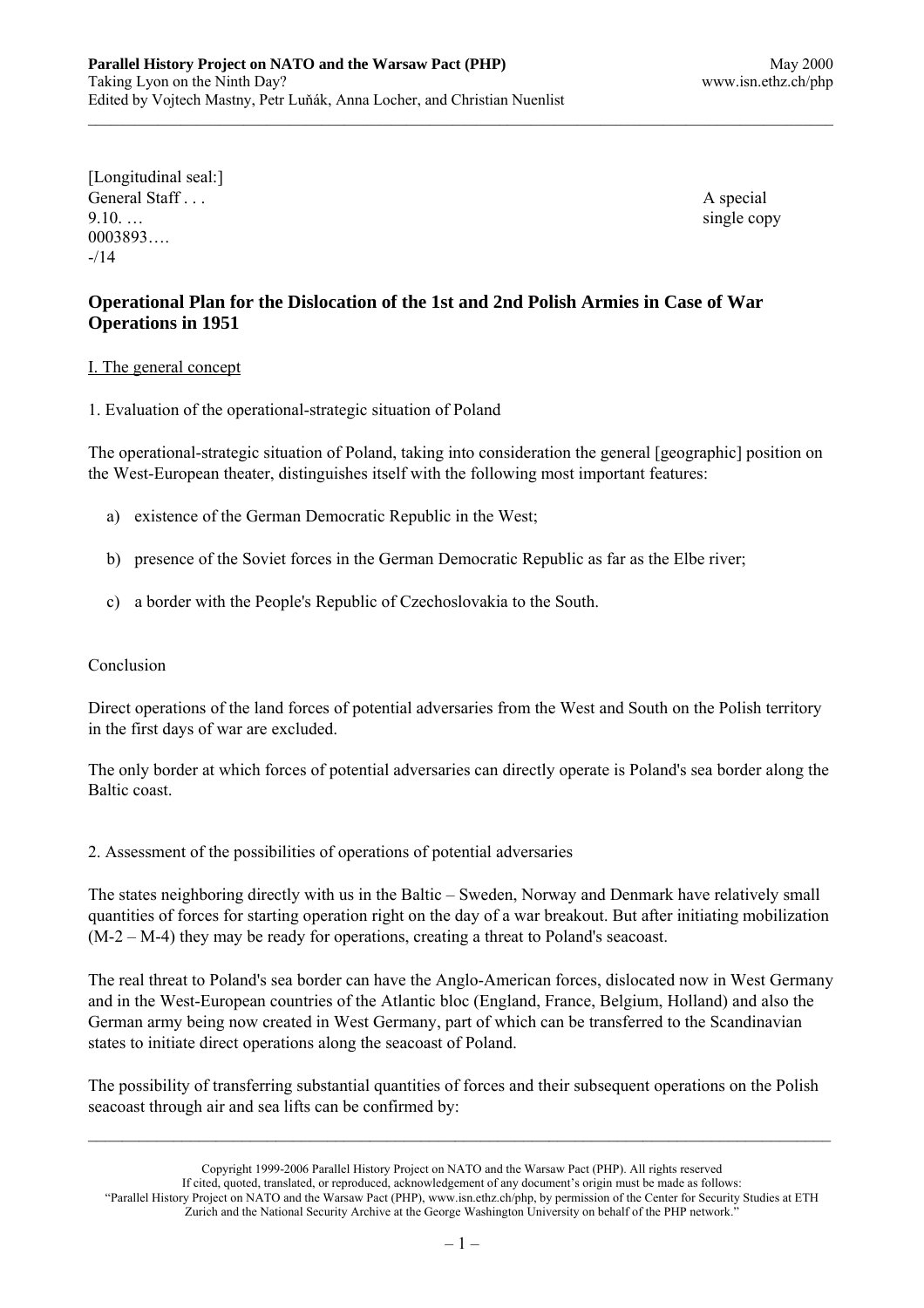- presence of the Anglo-American fleet in the Baltic waters;
- failure of the Anglo-Americans to withdraw landing equipment used for the operations in Normandy;
- numerically large commercial and fishing fleets of the Scandinavian states and the remaining West-European states of the Atlantic bloc.

A large number of airports in the Scandinavian countries (Sweden, Norway, Denmark), as well as the ongoing works in the construction and expansion of airports designed for heavy bombers and jet planes testify about the possibility of concentration of large quantities of air force (including the airlifting units) for operations in the Baltic sea basin.

## Conclusions

- A) One should assume that in the initial stage of war potential adversaries may create a threat from the Baltic seashore, which they can use for conducting tactical or operational sea landings with simultaneous air lifts.
- B) Sea landings of potential adversaries may be supported with air landings and depending on the general situation made for the following purposes:
	- a) small tactical landings of a diversionary character (sea and air) with the task of capturing, slowing down of activities or destroying bases of the Navy or particular ports; the main purpose of this kind of operations would be disruption and hindering the Navy from stationing along the seashore.
	- b) stronger operational landings (sea and air), whose task may be:
		- an attempt to tie up possibly the largest Polish forces on the Baltic seashore, to pull them off from the main direction of operations;
		- an attempt to cut off especially important East-West communications;
		- an attempt to hinder an orderly concentration of forces along the North-Western stretch of the Western-European theater;
		- an attempt in developing supporting activities aimed at reaching the rear of operational groupings of forces operating north of Berlin, in case of developing by potential adversaries main operations in the direction of Berlin–Warsaw.

C) Assessing the possibilities of potential adversaries in terms of time, we can say that:

- a) in the first day of war one can expect only air operations of the enemy in the regions of military dislocations, mobilization transfers, regions of concentrations, particularly in the north-western part of Poland and along the seacoast, and also at the base of the Navy and industrial centers and important state facilities.
- b) on the third-fourth day of war one can expect activities of small sea and air raiding units with tactical targets.

Copyright 1999-2006 Parallel History Project on NATO and the Warsaw Pact (PHP). All rights reserved

If cited, quoted, translated, or reproduced, acknowledgement of any document's origin must be made as follows:

<sup>&</sup>quot;Parallel History Project on NATO and the Warsaw Pact (PHP), www.isn.ethz.ch/php, by permission of the Center for Security Studies at ETH Zurich and the National Security Archive at the George Washington University on behalf of the PHP network."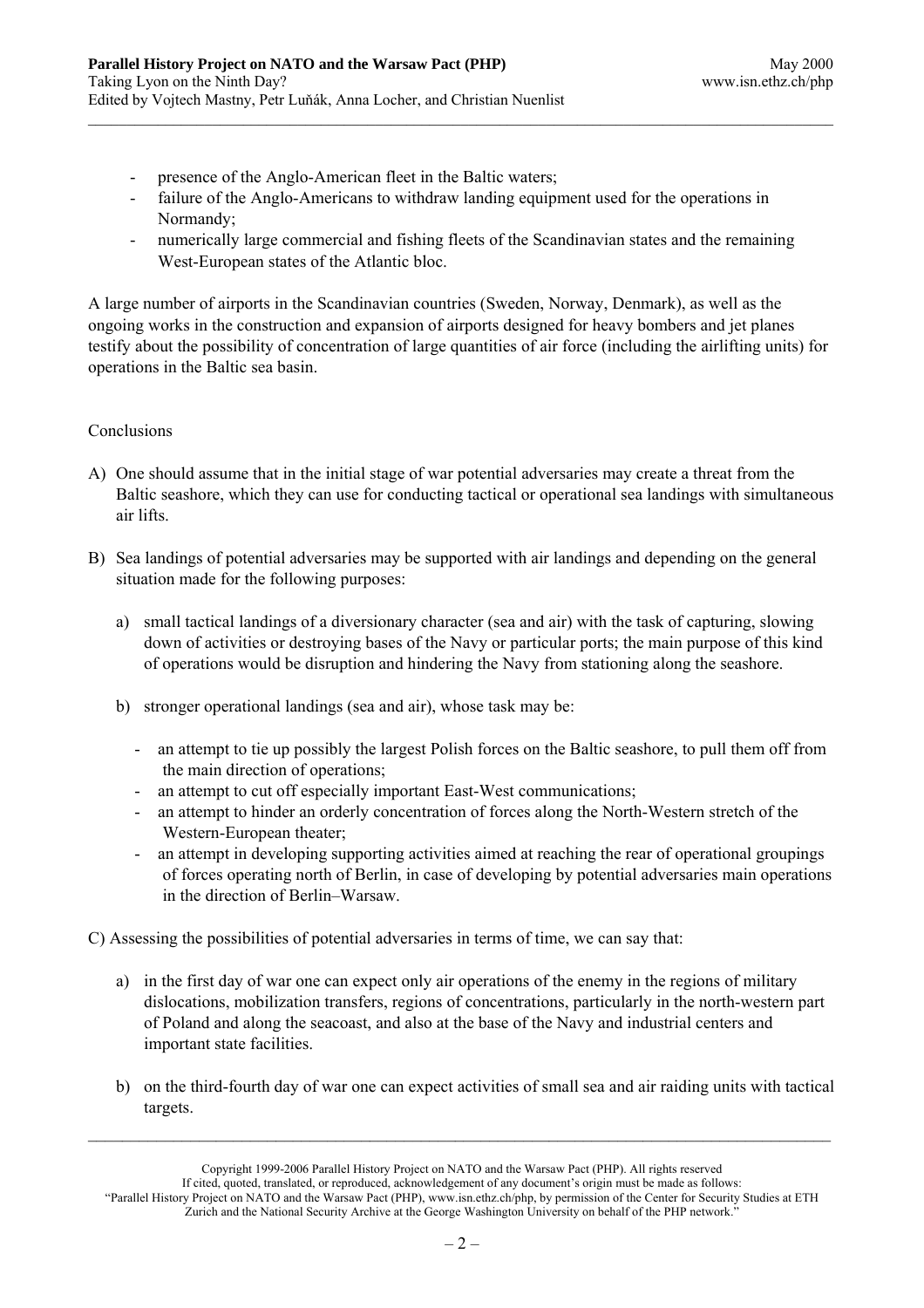- c) stronger landing operations, by sea and air may be conducted not earlier than on the sixth day of war.
- D) All of this leads to the conclusion about the necessity or organizing right after the outbreak of war an anti-raid defense along the whole seacoast of Poland and grouping of the main forces of the Polish military in the north-western part of Poland.
- 3. Assessment of the seacoast and the north-western part of Poland
- A) The seashore of Poland is a creased area, intersected by small rivers flowing from the south to the north, covered with woods, and having a network of sufficiently developed highways and railroads. This allows for concealment of groupings of troops and their fast movement toward desired locations.

A line, 10 m deep, extending along 1-1,5 km from the seashore, essentially does not make it impossible to unload the troops along the whole seashore.

From the point of view of the possibility of making a maneuver and troops landing, easiness for creating beachheads, connections and importance of ports and sea bases and the possibilities of launching effective operations from such beachheads – the seacoast may be divided into six segments:

First – the seashore of the Gdańsk Bay with the main base of Gdańsk–Gdynia 100 km long.

The delta of the Vistula river, the cities of Gdańsk, Sopot and Gdynia, which can easily be turned into points of resistance, are making direct landing difficult on the distance of 40 km. The remaining stretch, surrounded by the Hel peninsula, taking into consideration the handiness of defense of entrance to the bay, doesn't create convenient conditions for making the landing, which would require the use of considerable forces.

Second – Różawie–Rowy 85 km long. This segment, with numerous lakes, intersected by rivers, partly muddy, is not suitable for a beachhead; it does not, however, make landing difficult.

However, it is not out of question to disembark troops in the stretch between the Żarnowieckie and Sarleskie lakes, which in terms of terrain conditions makes possible to launch operations aimed at the possible capture of the main base from the rear.

Third – from Rowy to Lake Wicko, with the secondary port of Ustka, 30 km long.

This section does not make it difficult to deplane troops, operationally it is connected with the Kołobrzeg region. Because of the lack of wider perspectives of operationally meaningful exploitation, that section could be the object of auxiliary operations.

Fourth – from Lake Wicko to Lake Jamno 50 km long. Because of a great number of lakes and rivers, swamps along the coast line this segment is not suitable for unloading troops.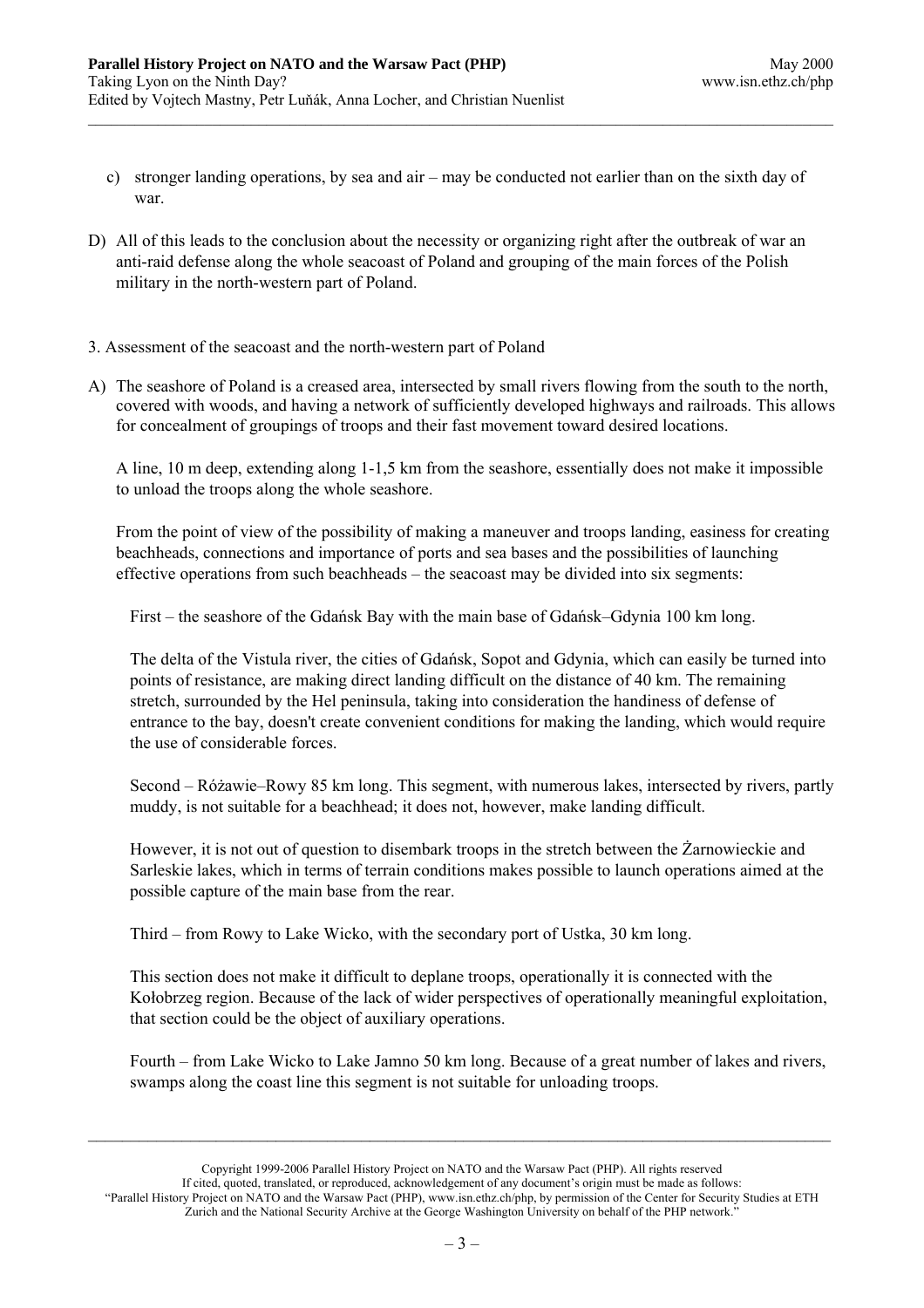Fifth – from Jamno to Dziwnów, with the port at Kołobrzeg, 85 km long.

This is the most suitable segment for troops landing and developing activities deep into the area. Only in the Niechórz and Przęsacz region (about 14 km) unloading of troops is less likely due to a steep coast. The most suitable area for unloading troops is the region east and west of Kołobrzeg (between the lakes Jamno and Resko), about 40 km long.

Sixth – Dziwnów–Świnoujście with the port at Świnoujście, 40 km long. This area is not suitable for unloading troops. It is possible to unload commandos to capture the Świnoujście base.

B) The terrain farther from the coast is more crisscrossed and wooded (50-50%) in the eastern part, which facilitates hidden dislocation of troops, but makes their movement more difficult. The western part of the terrain is open, without substantial physical obstacles, which creates good conditions for movement. Rivers flowing into the Baltic do not present serious obstacles because of the direction of their course.

The belt of lakes from the northeast to the west along the line of Bytów, Szczecinek, Drawski, Pyrzyce allows for the organization of an adequate zone of defense.

Farther deep into the area the rivers of Warta and Noteć create a more serious water barrier.

The network of roads in the coast area is developed (on the average for 100 square km there is 50 km of roads, of which 50% are highways; for 1 km of roads – 5 m of bridges). The road network is suitable for conducting maneuvers along the front and deeper.

## Conclusion

1. The main section suitable for unloading troops is the region east and west of Kołobrzeg, (between the lakes Jamno and Resko), 40 km long.

To defend this region it is necessary to group one corps of infantry and prepare in advance a strong counter-attack aimed at destroying the possibility of troop landing by potential adversaries.

2. It is not unlikely that activities of potential adversaries aimed at conquering the Gdańsk–Gdynia base may come from the land, after establishing a beachhead in the region of the Żawrowieckie and Sarbskie lakes.

For the defense of the region of the main base, it is necessary to have at our disposal no less than two infantry divisions.

3. The secondary sections of Świnoujście–Dziwnów and Gdańsk–Braniewo can be manned by the Coast Guard Brigades.

Copyright 1999-2006 Parallel History Project on NATO and the Warsaw Pact (PHP). All rights reserved If cited, quoted, translated, or reproduced, acknowledgement of any document's origin must be made as follows: "Parallel History Project on NATO and the Warsaw Pact (PHP), www.isn.ethz.ch/php, by permission of the Center for Security Studies at ETH Zurich and the National Security Archive at the George Washington University on behalf of the PHP network."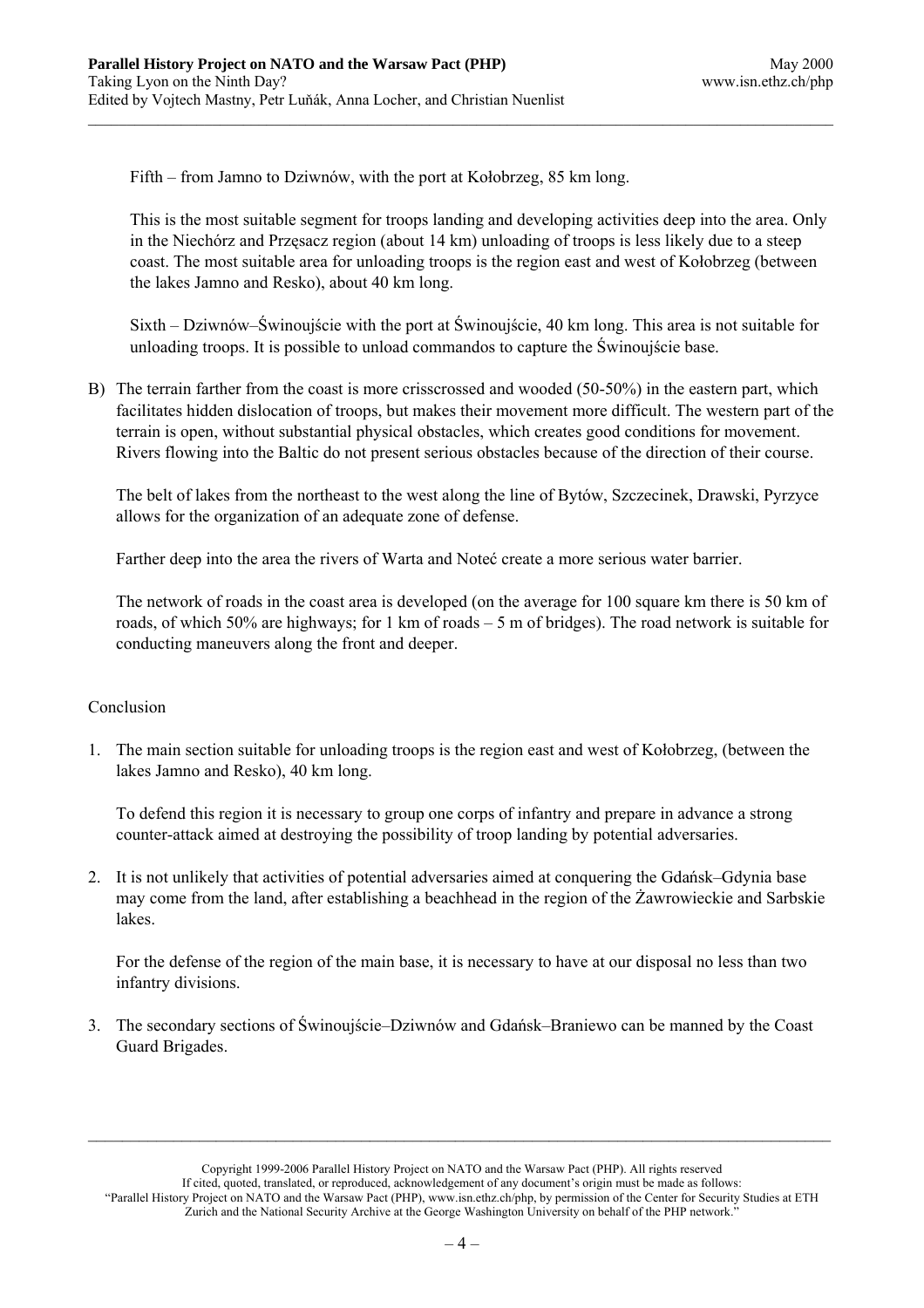- 4. The section Rowy–lake Janno, 85 km long, which might be used by potential adversaries as a terrain for support services, should be defended by an Infantry Division, with particular attention to the port of Ustka region.
- 5. According to the assessment of a terrain, particular elements of defense should proceed as follows:
	- a) the front fringe of the front line along the seacoast;
	- b) the second zone of defense on the Wrzeszcz, Wejherowo, Lębork, Słupsk, Sławno, Koszalin, Marzyno, Gościno, Gryfice, Wolin line;
	- c) the third defense zone along the line of: Tczew, Kartuzy, Kamienica Król., Czarna Dąbrówka, Osiek, Polanów, Białogard, Płoty, Nowogard, Stepnica, Ostrów;
	- d) the front belts of defense along the line of:
		- first: Starogard, Kościerzyna, Złocieniec, Stargard, Szczecin;
		- second: along the south bank of the Noteć and Warta rivers.
	- c) From the point of view of a hidden dislocation and securing suitable conditions for maneuver, it is operationally advisable to relocate troops in the region of Chojnice, Szczecinek, Człuchów.
- 4. The assessment of our own capabilities

For securing the proper organization of defense against troop landings along Poland's seashore and the grouping of military forces in the north-western part of Poland, the Polish Army should have in the initial stage of war the following forces:

- 1st Army dislocated in the Second Military District (OW) of Bydgoszcz;
- 2nd Army dislocated in the Fourth Military District (OW) of Wrocław;
- three brigades of the coast defense, converted from three brigades of the border guards;
- a unit of the Supreme Command, (composition of units 1 and 2A and of ND see enclosure No.....)

Together it constitutes as follows:

- four corps of Infantry 12 divisions of Infantry;
- two armored corps four mechanized divisions;
- three brigades of border guards;
- four air force divisions: two fighter divisions, one bomber division, and one strategic air division.

If cited, quoted, translated, or reproduced, acknowledgement of any document's origin must be made as follows: "Parallel History Project on NATO and the Warsaw Pact (PHP), www.isn.ethz.ch/php, by permission of the Center for Security Studies at ETH Zurich and the National Security Archive at the George Washington University on behalf of the PHP network."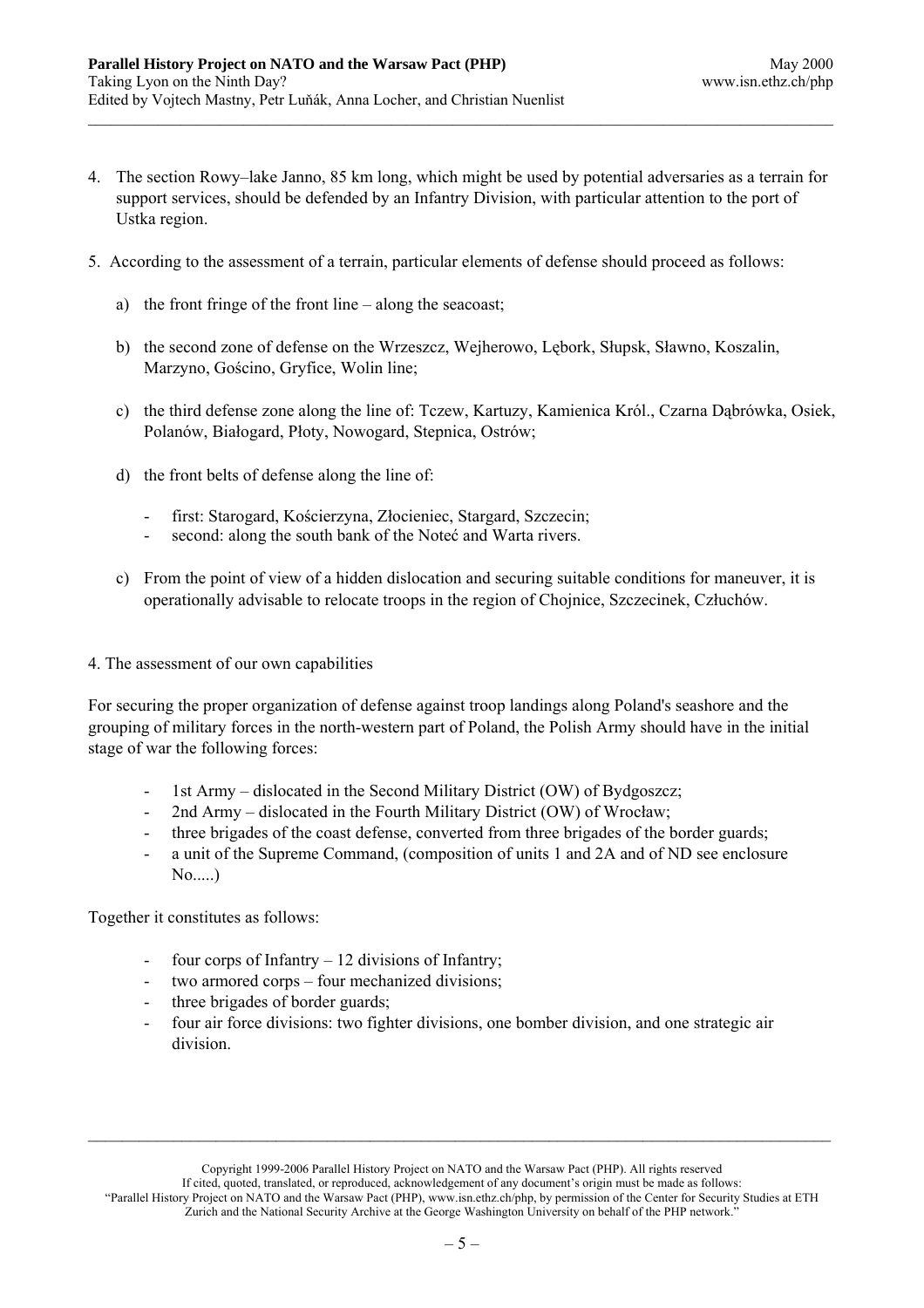## Conclusions

- 1) For the defense against troop landings along the coast it is necessary to use 1 Army composed of two corps of Infantry (six divisions of Infantry) and one armored corps (two mechanized divisions).
- 2) The 2nd Army could be grouped in the north-western part of Poland.
- 3) The Brigades of the Coast Guard can be used for the protection of mobilization and deployment of the 1st Army, while leaving two brigades for the protection of the coast and one withdraw and use for fighting against air landings.
- 5. Estimate of time needed for preparation of defense
	- a) Demobilization of infantry units of cadre divisions should be ready on M-2;
		- mechanized divisions on M-4;
		- territorial division on M-6 [2?];
		- brigades of the Coast Guard on M-1.
	- b) Taking into consideration time needed for dislocation, one can set the following readiness of units for operations in their regions:

1st Army:

- 12th, 14th and 15th Infantry Divisions  $M-3$ ;
- 8th and 16th Mechanized Division, 1st Armored Division M-6;
- 3rd Corps of Infantry  $M-10$ ;
- 2nd Army  $M-7$ .

c) It follows from the above that the readiness of defense preparations can be set:

- in the first place for M-12  $[15?]$ ;
- full readiness (with the use of local population) for M-30.

## II. Preliminary decision

Organize anti-landing defense of Poland's seacoast from Braniewo to Świnoujście with the forces of the 1st Army and three Brigades of the Coast Guard, directing main effort for the repulsion and destruction of enemy sea and air landings, directed at the Kołobrzeg area, the main base of the Navy, Gdańsk–Gdynia and the Świnoujście base. The 2nd Army group in the region of Piła, Choszeczno, Sulęcin, Poznań for its potential use in operations on the Coast, as well as in the direction north of Berlin.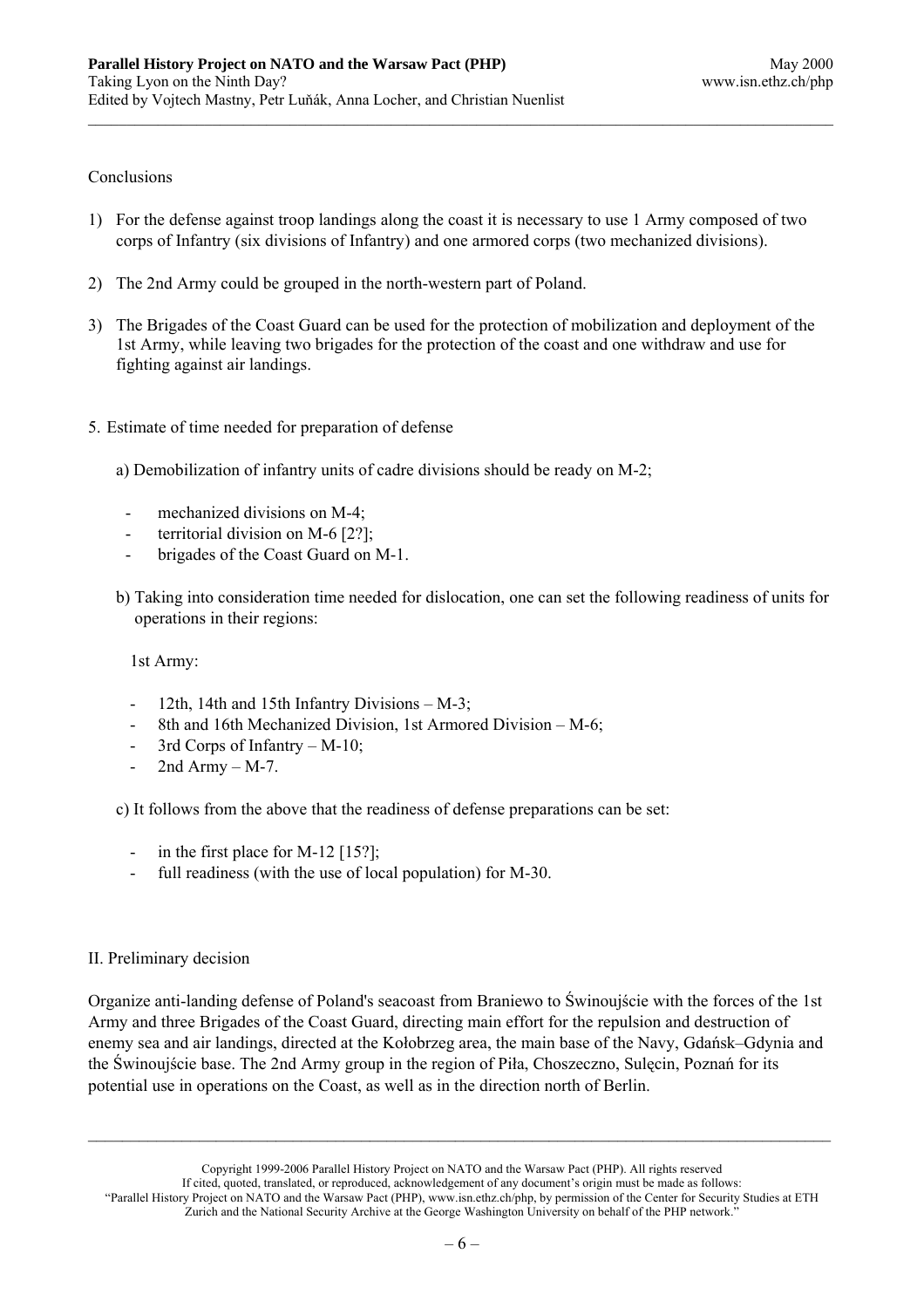Protection for mobilization and dislocations of the 1st Army units from the seacoast entrust to the three brigades of the Coast Guards with readiness for M-1.

Concentration of the 2nd Army in the region indicated complete for M-7.

Readiness of the anti-landing defense of the coast:

- works of first readiness M-12;
- full readiness for defense M-30.

## Tasks

- 1. The 1st Army, composed of 1st and 3rd corps of Infantry, 1st Armored corps and army units with three brigades of the Coast Guard, 13 battalions of heavy artillery and one battalion of flame-throwers will organize the defense of the coast against landings on the section from Braniewo to Świnoujście, having in the first stage two divisions of Infantry and two Coast Guard battalions and in the second stage an armored corps.
- 2. For M-2 it completes demobilization of the 1st corps of Infantry units and takes defense position on the Coast:
	- Battalion of the Coast Guard on the section Świnoujście–Dziwnów;
	- 12th Infantry Division on the section of Dziwnów–Kołobrzeg;
	- 14th Infantry Division on the section Kołobrzeg (excl.) Jamno lake;
	- Battalion of the Coast Guard on the section of the Jamno–Leba lakes;
	- 15th Infantry Division on the section (excl.) Łeba–Gdańsk;
	- Battalion of the Coast Guard (excl.) On the section of Gdańsk–Broniewo.

For M-4 it will complete demobilization and will start regrouping the 1st Armored Corps, and on M-6 will concentrate it in the region of Chojnice, Szczecinek, Człuchów in readiness to counter-attack in the following directions:

- a) Chojnice, Kościerzyna, Kartuzy, Gdynia;
- b) Człuchów, Miastko, Sławno, Słupsk, Darłowo;
- c) Szczecinek, Białogard, Kołobrzeg.

For M-10 the 2nd Army will complete demobilization of the 3rd Armored Corps, will regroup forces and take defensive position in the following line:

Brigade of Coast Guard on the section of Świnoujście–Dziwnów;

Copyright 1999-2006 Parallel History Project on NATO and the Warsaw Pact (PHP). All rights reserved

If cited, quoted, translated, or reproduced, acknowledgement of any document's origin must be made as follows:

<sup>&</sup>quot;Parallel History Project on NATO and the Warsaw Pact (PHP), www.isn.ethz.ch/php, by permission of the Center for Security Studies at ETH Zurich and the National Security Archive at the George Washington University on behalf of the PHP network."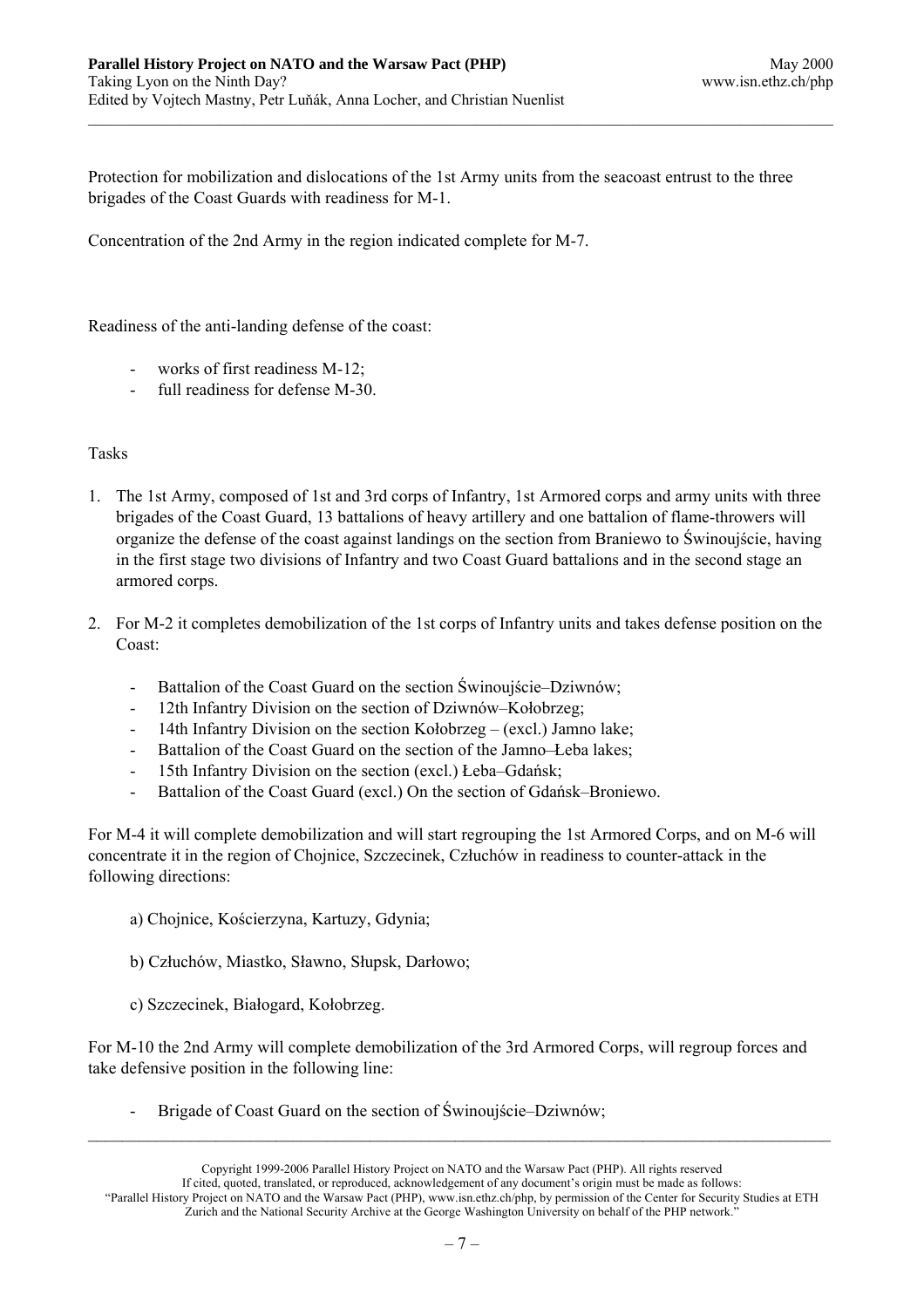- 1st Infantry Corps on the section (excl.) Dziwnów–Jamno lake;
- 3rd Infantry Corps on the section the Jamno lake–Miroszewo, with one regiment at the Sarbskie lake, Żarnowieckie lake and two divisions for the defense of the main Gdańsk–Gdynia base, including one battalion on the Hel peninsula;
- Brigade of Coast Guard on the section of Miroszewo–Braniewo;
- 1st Armored Corps in the previously mentioned region;
- Battalion of Coast Guards withdraws from the section Żarłowo–Łeba to be used for fight against air landings of potential adversaries.
- 2. The 2nd Army composed of the 2nd and 4th Corps of Infantry and 2nd Armored Corps, with 12 battalions of heavy artillery on M-7 will complete concentration in the region of Piła, Choszczno, Poznań, Sulęcin.

The 2nd Armored Corps will take positions in the region of Tuczno, Drawno, Choszczno in readiness to take part in the defense of the coast and counterattack in the directions of:

- a) Gryfice–Kołobrzeg
- b) Koszalin–Darłowo

## 3. Navy

- a) cooperates with the forces of the 1st Army in defending the coast against landings;
- b) organizes defense of the naval bases;
- c) secures the relevant ports necessary for the deployment of naval vessels.

## 4. Air Force

- a) supports and covers the forces of the 1st Army, the Navy, and the Coast Guard;
- b) covers the naval bases;
- c) covers the concentration and deployment of the 2nd Army in the region indicated.
- 5. engineering protection of anti-landing defense

The front line of the main defense line will go along the seashore.

The second line of defense on the line Wrzeszcz, Wejherowo, Lisbork, Słupsk, Sławno, Koszalin, Murzyno, Gościno, Gryfice, Wolin.